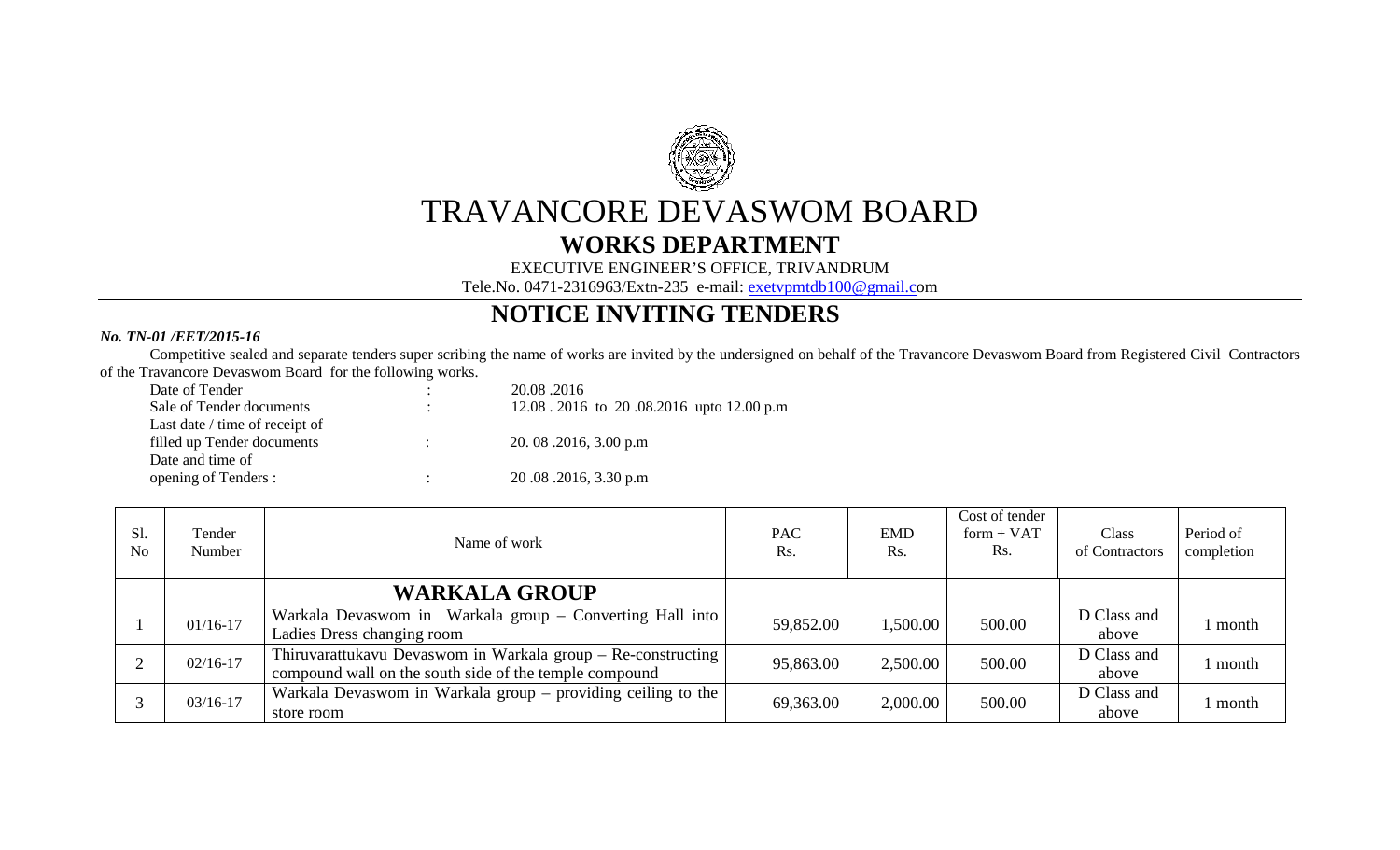| $\overline{A}$ | $04/16-17$   | Warkala Devaswom in Warkala group - flooring to the office<br>room                                                                                 | 66,164.00   | 2,000.00  | 500.00 | D Class and<br>above | 1 month   |
|----------------|--------------|----------------------------------------------------------------------------------------------------------------------------------------------------|-------------|-----------|--------|----------------------|-----------|
| 5              | $05/16-17$   | Thiruvarattukavu Devaswom in Warkala group - Flooring with<br>Vitrified tiles to the Devaswom office                                               | 65,102.00   | 1,500.00  | 500.00 | D Class and<br>above | 1 month   |
|                |              | <b>KOLLAM GROUP</b>                                                                                                                                |             |           |        |                      |           |
| 6              | $06/16-17$   | Pazhanjikkavu Devaswom in Kollam group (Thirumullavaram sub<br>group) - Annual maintenance in connection with Ashtamirohini<br>festivals in 1192ME | 22,287.00   | 600.00    | 300.00 | D Class and<br>above | Two weeks |
| $\tau$         | $07/16 - 17$ | Lekshminada Devaswom in Kollam group - urgent repairs and<br>maintenance to the Thidappally and gopuram                                            | 78,548.00   | 2,000.00  | 500.00 | D Class and<br>above | 1 month   |
| 8              | 08/16-17     | Thrikkadavoor Devaswom in Kollam group - urgent repairs and<br>maintenance to the strong room                                                      | 50,907.00   | 1,500.00  | 500.00 | D Class and<br>above | 1 month   |
| 9              | $09/16 - 17$ | Mayekshikkavu Devaswom in Kollam group - Annual<br>maintenance in 1192ME                                                                           | 28,596.00   | 750.00    | 300.00 | D Class and<br>above | Two weeks |
| 10             | $10/16 - 17$ | Venugopalaswamy Devaswom in Kollam group - Annual<br>maintenance in 1192ME                                                                         | 28,753.00   | 750.00    | 300.00 | D Class and<br>above | Two weeks |
| 11             | $11/16-17$   | Kanjiramkodu Devaswom in Kollam group - Annual maintenance<br>in 1192ME                                                                            | 52,572.00   | 1,500.00  | 500.00 | D Class and<br>above | Two weeks |
| 12             | $12/16-17$   | Avanipuram Devaswom in Kollam group - Annual maintenance<br>in 1192ME                                                                              | 83,980.00   | 2,500.00  | 500.00 | D Class and<br>above | Two weeks |
| 13             | 13/16-17     | Anandavalleeswaram Devaswom in Kollam group – urgent repairs<br>and maintenance to the Nadapandal and providing roofing sheet                      | 4,13,806.00 | 10,500.00 | 900.00 | D Class and<br>above | 2 months  |
|                |              | NEYYATTINKARA GROUP                                                                                                                                |             |           |        |                      |           |
| 14             | $14/16 - 17$ | Edavoor Devaswom in Neyyattinkara group - Repairs and<br>maintenance to the Nadapandal in front of Sreekovil                                       | 1,15,729.00 | 2,900.00  | 500.00 | D Class and<br>above | 2 months  |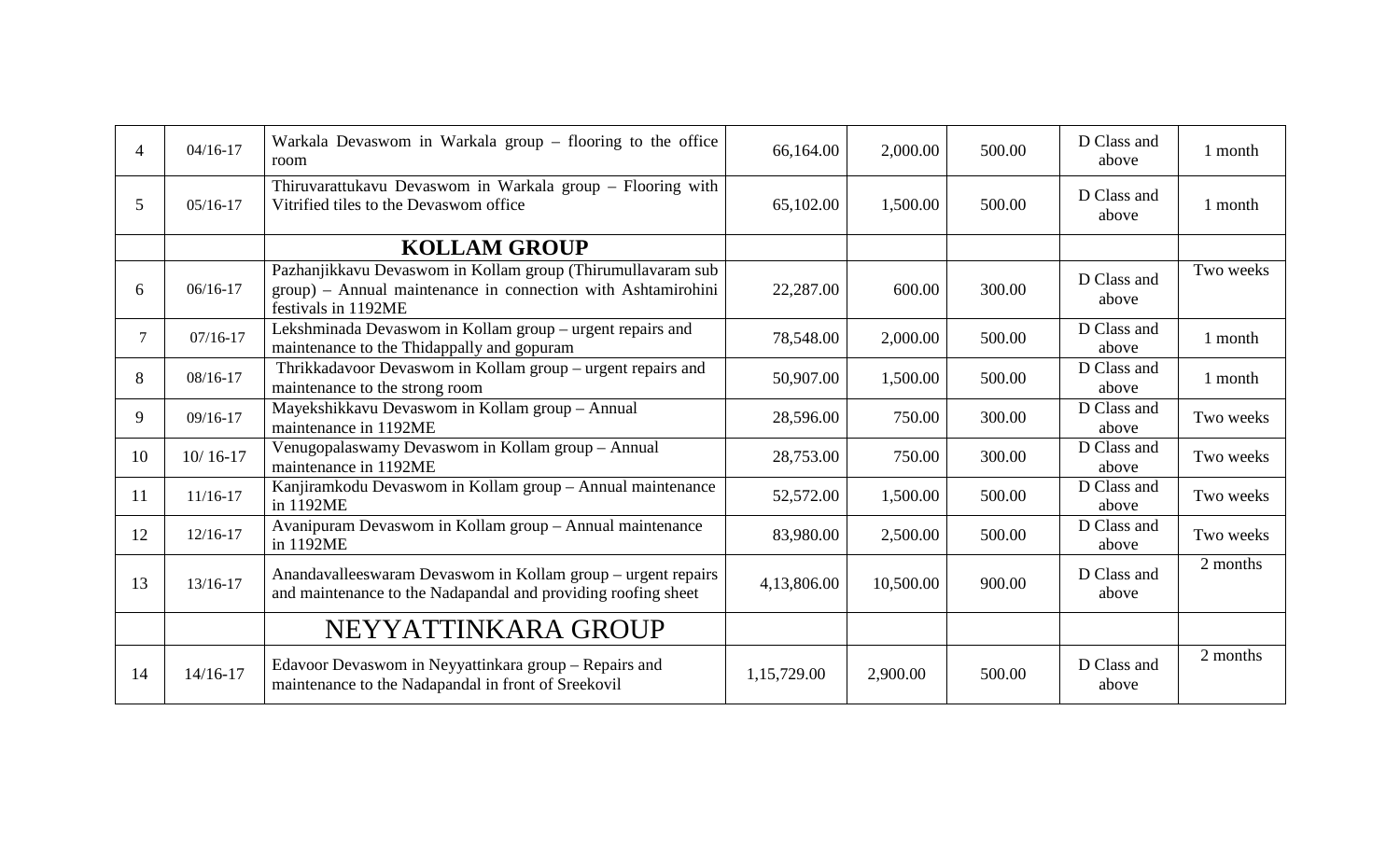|    |              | KOTTARAKKARA GROUP                                                                                                                              |             |          |        |                      |          |
|----|--------------|-------------------------------------------------------------------------------------------------------------------------------------------------|-------------|----------|--------|----------------------|----------|
| 15 | 15/16-17     | Vettikkavala Gurusikamankavu Devaswom in Kottarakkara group<br>- repairs and maintenance to the retaining wall near the Thodu                   | 63,094.00   | 1,600.00 | 500.00 | D Class and<br>above | l month  |
| 16 | $16/16 - 17$ | Travancore Devaswom Board employees Co-operative Society in<br>Kottarakkara group – urgent maintenance works to the office<br>varandah building | 83,917.00   | 2,500.00 | 500.00 | D Class and<br>above | l month  |
|    |              | <b>PUNALUR GROUP</b>                                                                                                                            |             |          |        |                      |          |
| 17 | 17/16-17     | Kilimarathukavu Devaswom in Punalur group – providing<br>vitrified tiles to the resting benches                                                 | 80,880.00   | 2,500.00 | 500.00 | D Class and<br>above | 3months  |
|    |              | <b>ULLOOR GROUP</b>                                                                                                                             |             |          |        |                      |          |
| 18 | 18/16-17     | Kulangara Devaswom in Ulloor group - Annual maintenance in<br>1192ME                                                                            | 25,907.00   | 700.00   | 300.00 | D Class and<br>above | 1 month  |
| 19 | 19/16-17     | Sreedharamangalam Devaswom in Ulloor group – Annual<br>maintenance in 1192ME                                                                    | 78,736.00   | 2,000.00 | 500.00 | D Class and<br>above | 1 month  |
|    |              | <b>THIRUVANANTHAPURAM GROUP</b>                                                                                                                 |             |          |        |                      |          |
| 20 | $20/16 - 17$ | Re-designing the Board office as per sastric principles – urgent<br>repairs and maintenance to the Board office                                 | 3,15,000.00 | 9,000.00 | 700.00 | D Class and<br>above | 3 months |